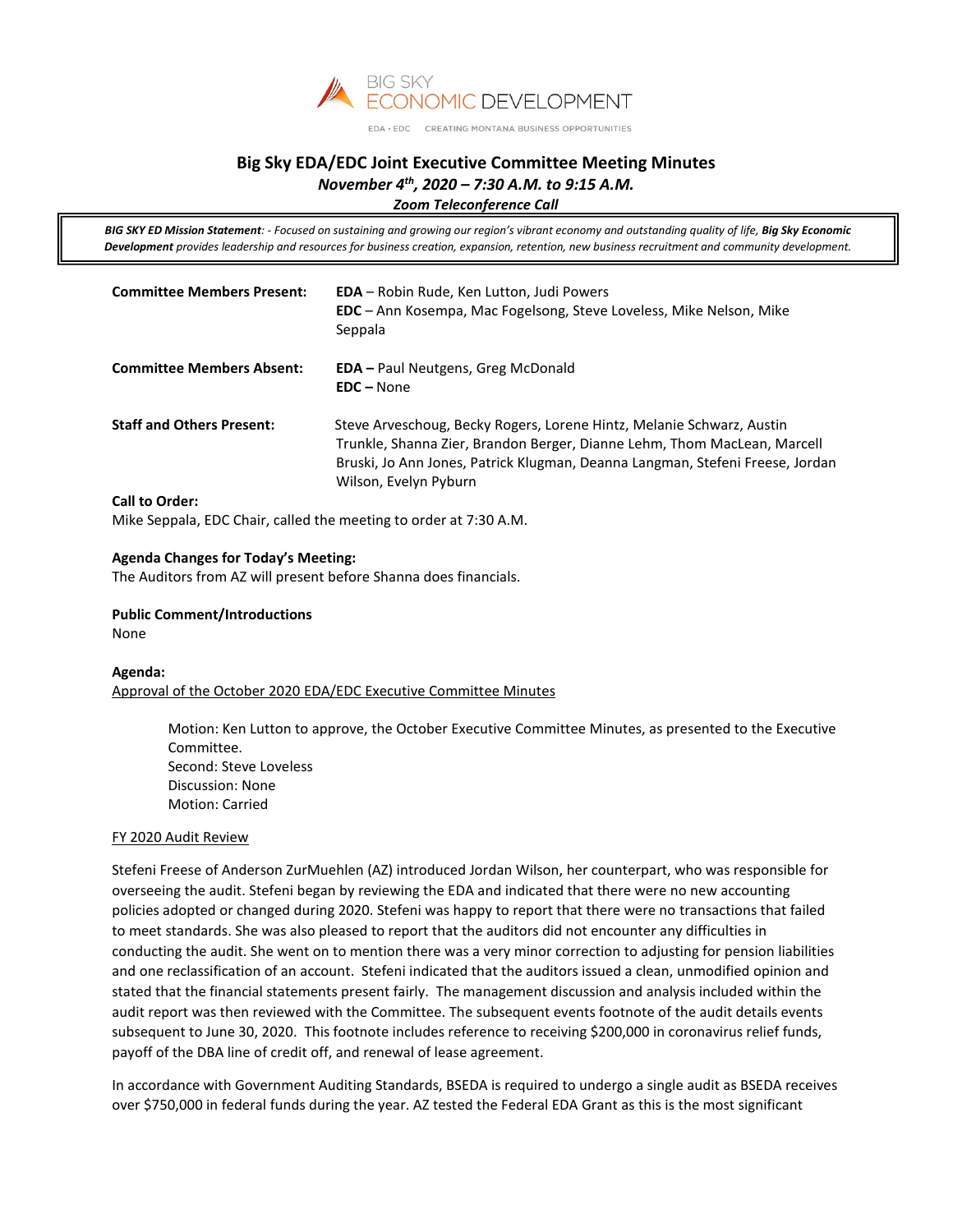federal grant received during the fiscal year. AZ issued an unmodified opinion and indicated that they did not identify any deficiencies in internal control over compliance. There were no audit findings to review.

Stefeni then reviewed the EDC financials. For the EDC, there were new accounting practices related to revenue recognition that needed to be implemented. The Financial Accounting Standards Board did allow for a one year delay for implementation, but these changes were implemented during the fiscal year and AZ completed the audit in accordance with these changes. Stefeni mentioned that these changes did not have a significant effect on how we recognize revenue. AZ issued a clean opinion and concluded that the financial statements present fairly. Stefeni also noted that the EDC is in a strong cash position with a high current ratio.

The staff and Committee went on to commend Shanna and her excellent work.

Motion: Steve Loveless to refer to the Board, the FY2020 Audit Review, as presented to the Executive Committee. Second: Robin Rude Discussion: Above Motion: Carried

# Approval of September EDA/EDC Financials – Shanna

Shanna then reviewed the September EDA balance sheet where current assets increased due to the first draw on the Federal EDA Grant. Accounts receivable decreased by that same amount. Protested taxes remains at \$21,000. Accrued expenses increased with the bulk of the amount going toward salary and benefits.

On the August EDA Statement of Revenues and Expenses, most revenue items remain in line with budget amounts through the first three months of the fiscal year. The SBDC is slightly under budget since we did not fill the COVID-19 advisor position. Professional fees are under budget due to timing around when we forecasted architectural fees.

On the EDC balance sheet, a portion of the Stabilization Loan was moved to non-current assets. Accounts receivable are in line with projections. We received two stabilization loan payoffs which will reduce the balance of that portfolio.

On the statement of operations, loan origination and servicing revenue is a bit under budget and MI revenues will be increasing with the quarterly invoices having been sent out and returned. Event expense is slightly over budget with the annual meeting having just taken place and professional fees increased with the audit being conducted by AZ.

Motion: Ken Lutton to approve and forward to the Board, the September 2020 EDA/EDC Financials, as presented to the Executive Committee. Second: Judi Powers Discussion: None Motion: Carried

#### **Executive Director's Report – Steve**

# Staffing Assignments and Reorganization

Steve began by reiterating the staffing changes and restructuring of the team. Kayla has been elevated to a SBDC Small Business Advisor. Marcell has taken on marketing for all of BSED's programs and has been elevated to Marketing Manager for BSED. Allison has taken on additional responsibilities and is reporting directly to Steve. Allison will now oversee Austin as he has been moved to the Business Outreach and Economic Development Policy Project Manager. Finally, Roz has been elevated to Senior Advisor status within the PTAC.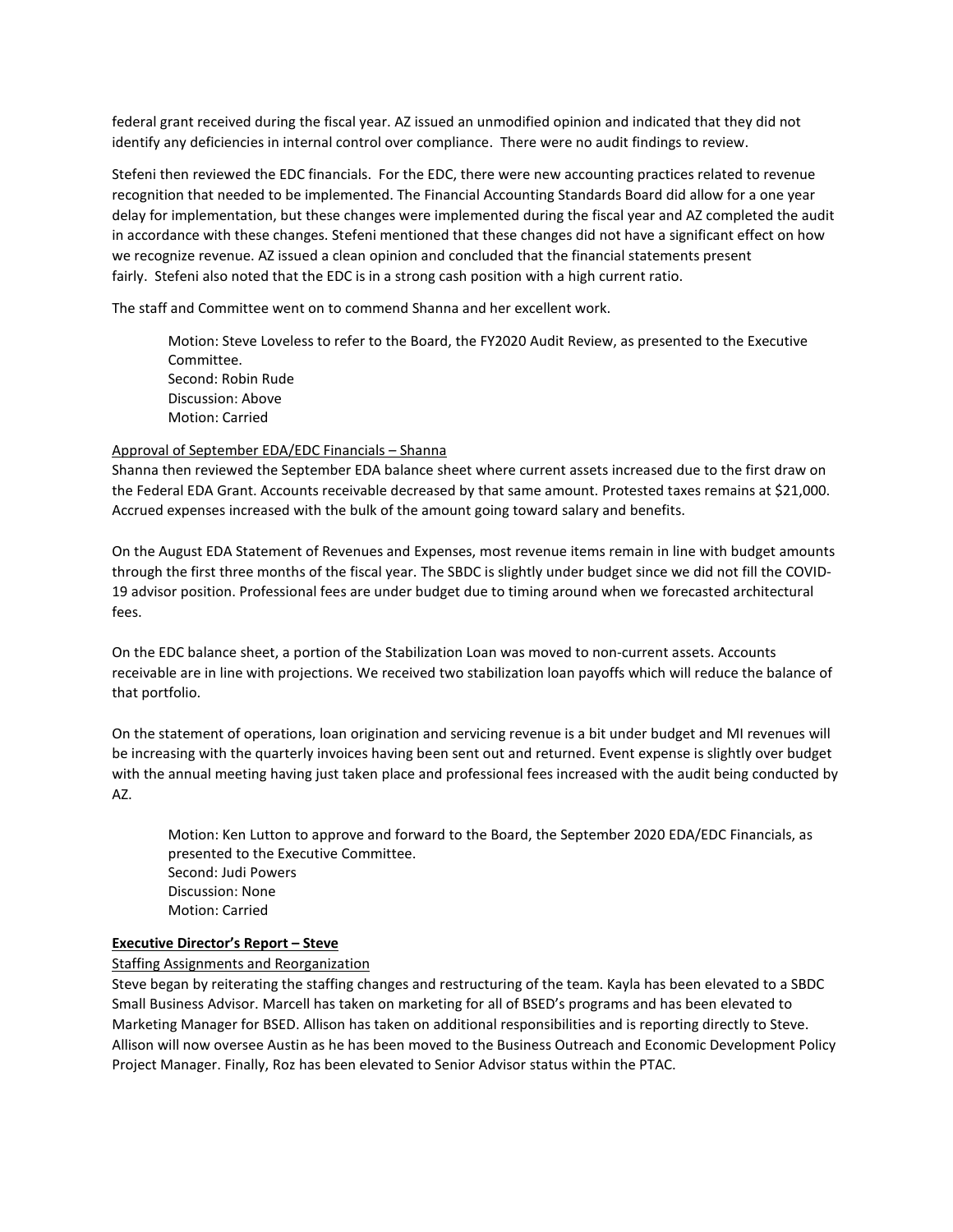# Legislative Priorities Update

Austin and Steve updated the Committee about the BSED Legislative Priorities. Austin is working with partner organizations to understand their priorities and to see where there is alignment with BSED's. Steve and Austin will also be meeting with State Legislators once the results of the elections are finalized.

# FY 2021 Salary Adjustment Reconsideration Update

Steve also addressed considerations for salary adjustments for the organization. At the beginning of the fiscal year, we held off on pay increases until we had better line of sight to the effects of the pandemic on the organization. Some money was set aside at that time in the case we could offer mid-year adjustments. Steve is intending to give mid-year adjustments to the team and shared a plan for how to fund those adjustments.

# MSUB Chancellor Search Update

Steve updated the Committee about Dr. Stefeni Hicswa, the new Chancellor of MSUB. Steve is excited about Stefeni and she will introduce herself next week at our Board Meetings. Stefeni has experience in Montana and Wyoming's higher education.

# **Program Directors/Leaders' Updates - BSED's IRT COVID-19 Response Update**

# Stabilization Loan Program/EDA RLF Grant Update – Brandon

Brandon updated the Committee about the EDA RLF Grant program and the Stabilization Loan program. BSF has received three payoffs for those loans and there are now eight loans in that portfolio. Brandon went on to explain a bit about our Management Services Agreement between the EDA and EDC and must be approved by the SBA. This year, the SBA is asking for a new confidentiality clause. Brandon will bring this to the Board next week for their approval.

# Economic Response and Recovery Plan Next Steps – Thom/Steve

The ERRP rollout was changed due to the spike in cases across the state. The ERR Team will move back to weekly meetings on each Thursday. Melanie mentioned there will be a healthcare appreciation day next week to show our support of our workers. The whole community will be coming together to thank them for their hard work over these trying months.

# Enhanced Training Offerings – Melanie/Dianne/Lorene

Melanie spoke about the additional trainings we will be offering through our programs and how we've extended them to the five county region that Beartooth RC&D serves. Most trainings are offered at no cost and are centered on how companies a can work through COVID-19.

#### Operations: Big Sky to Sky Point Project – Becky

Becky gave a Big Sky to Sky Point update. The team is working to submit the first part of the historic tax credits application and Becky thanked the help of Randy Hafer in that work.

#### Nominating Committee EDA Board Appointment Update – Becky/Steve L.

The EDA applications for Board positions has yielded one applicant. The opening for that position will close next week. From there the nominating Committee will interview the applicant and make a recommendation to the County Commissioners for approval or not.

#### Community Development – TEDD Update – Dianne/Thom

Thom gave a TEDD update and the City Council voted to approve the amendment to the Waste Water Services agreement. Next is for the property owners to ratify the amendment. Steve added that this is a very significant vote by the Council and Thom's steadfast and patent work has been instrumental to getting over this hurdle. The team is hopeful moving forward.